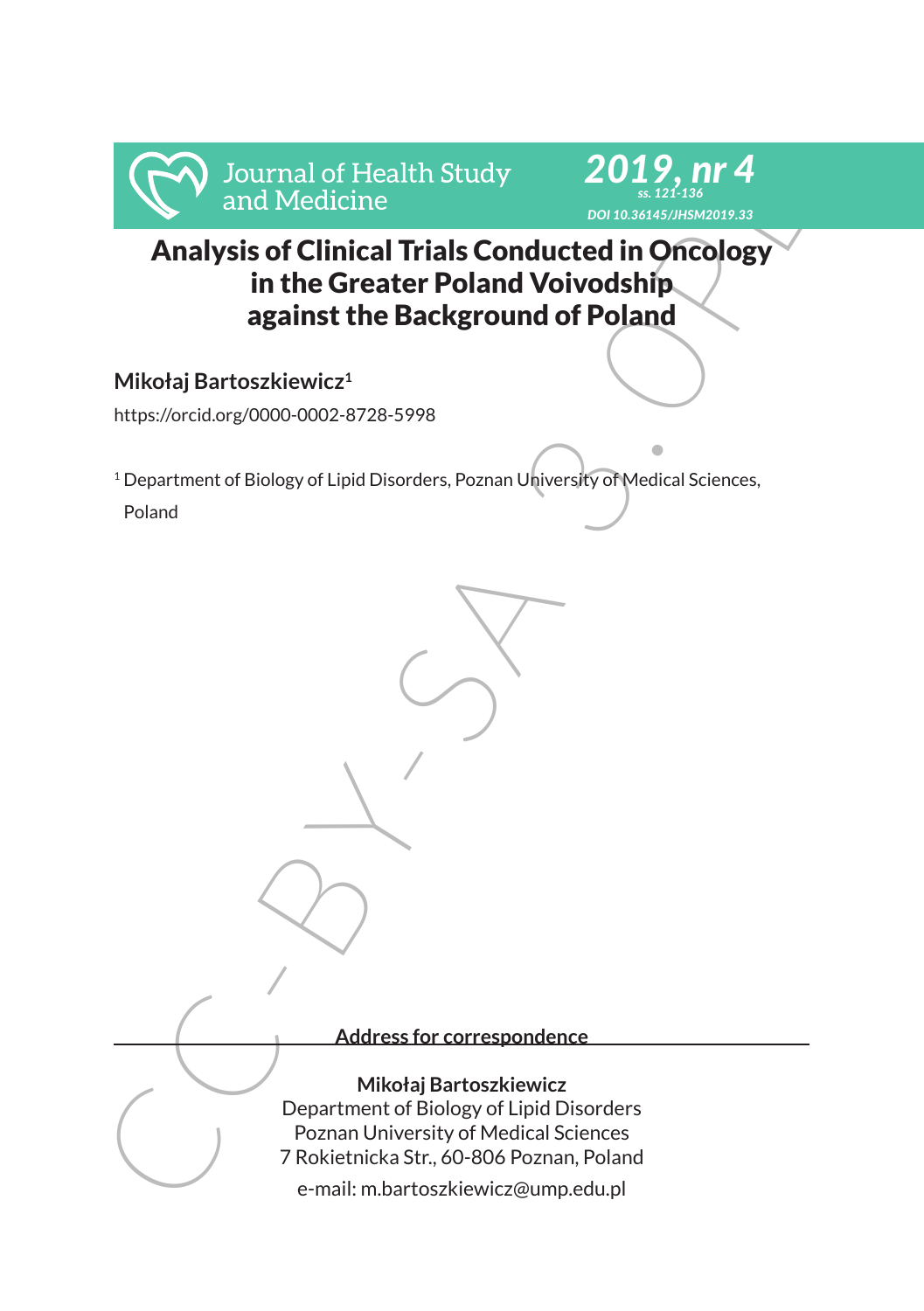### **Abstract**

**Introduction:** *Clinical trials are an opportunity for healthcare systems to raise treatment standards, and for patients to be able to access innovative therapy. Conducting clinical research is a complex process that requires special involvement of research teams. Cancer comes second among the causes of death among Poles. The huge potential of clinical trials in oncology results in leading in the number of clinical trials by fields of medicine in Poland.*

**Aim:** *The aim of the study is to analyse the number and phases of clinical trials in oncology in the Greater Poland voivodship against the background of Poland.*

**Austract**<br> **Introduction:** Clinical trials are an opportunity for healthcare systems to ray<br>
liste treatment standards, and for patients to be able to access finitogrative the-<br>
irapy. Conducting clinical research is a c **Material and methods:** *Statistical data for work were collected from the National Cancer Registry in Poland, the European Statistical Office, the Central Statistical Office in Poland, the PwC report about clinical trials and the clinicaltrials.gov database. The clinicaltrials.gov database of clinical trials was used to analyse the individual number of studies and their phases, by type of cancer. It was also analysed in terms of the number of experiments carried out in individual cities in Greater Poland and against the background of Poland.*

**Results:** *In Poland there are 1523 clinical trials, of which as many as 575 are studies in oncology. The 503 clinical experiments are conducted in the Greater Poland voivodship. In Poznań 453 trials are conducted, in oncology – 225. In Poland, the majority of clinical trials (21%) are conducted in lung cancer. In the Greater Poland voivodship (31%) lung cancer trials are also dominant. The phase III clinical trial leads in both groups.*

**Conclusions:** *In Poland, the most clinical trials are conducted in oncology. The Greater Poland voivodship reflects the trend of clinical trials in Poland. Inhabitants of the Greater Poland voivodship have access to 39% of clinical trials in Poland in the field of oncology and 33% access to clinical trials without di-*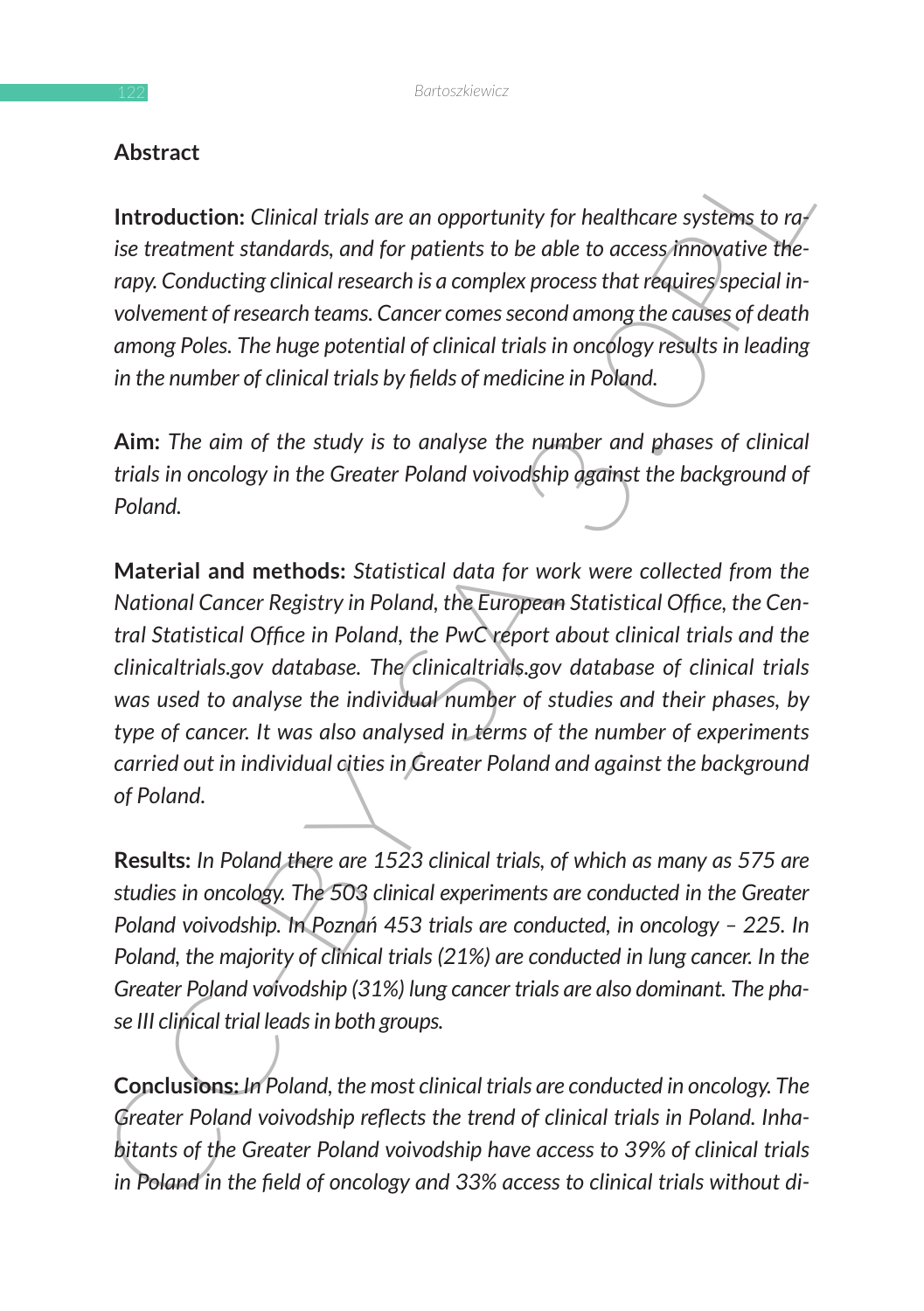when the top dress leads the state will allow for the increase of interest of potential<br>mentation of phase I centres will allow for the increase of interest of potential<br>clinical trial sponsors in Poland, which will be a p *vision into the therapeutic area as compared to the whole country. The implementation of phase I centres will allow for the increase of interest of potential clinical trial sponsors in Poland, which will be a positive impulse for the country's economy.*

**Key words:** *clinical trials, research phases, cancer, phase III, clinical research*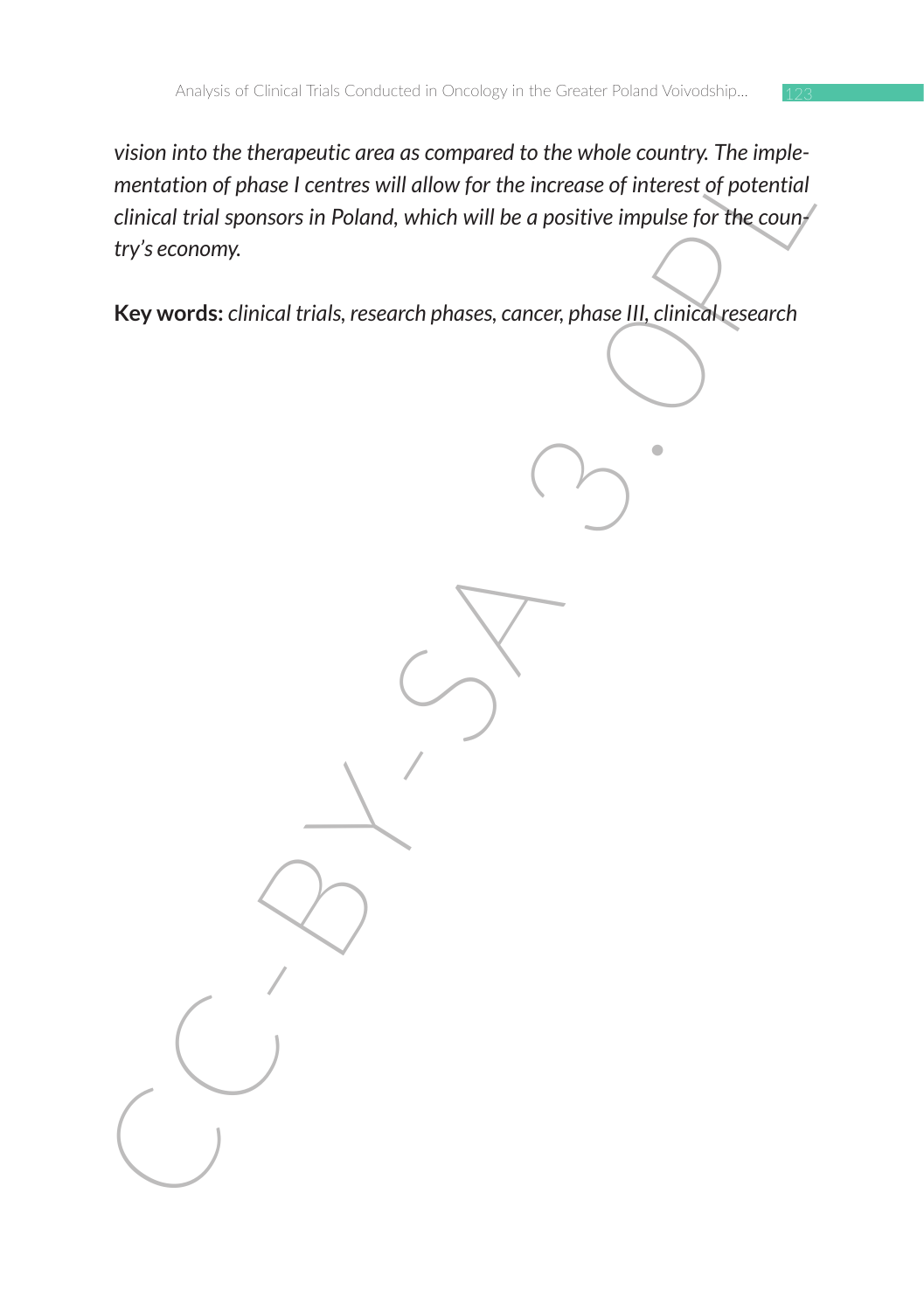### **Introduction**

Introduction<br>
Clinical trials are an indispensable element in the development of mechanical risks are a chance for healthcare systems to raifse treatment<br>
standards, and for patients the opportunity to access funoysitive Clinical trials are an indispensable element in the development of medicine, they are a chance for healthcare systems to raise treatment standards, and for patients the opportunity to access innovative therapy. Cancer in Poland is the second cause of Poles' mortality, only the cardiovascular diseases are ahead of it [1]. In the world in 2018 alone, 18.1 million new cancer cases were reported [2]. Clinical trials allow modern medicine to fight cancer better and better by introducing new drugs and treatment regimens. Unfortunately, the decreasing number of clinical trials in 2009-2014 limits the possibilities of Polish doctors to meet treatment standards in comparison with countries leading in the area of clinical trials [3]. Conducting medical experiments is a complex process, thus the analysis of ongoing clinical trials in oncology in Greater Poland voivodship against the nationwide trend allows to learn the trend in the number and phases of clinical trials for the given voivodship and Poland. The current situation of newly registered clinical trials in Poland shows a downward trend. In 2011, we recorded 495 new clinical experiments conducted in Poland, in 2014 there were only 396 of these studies [3].

#### **Aim**

The purpose of this work is to analyse clinical trials in the Greater Poland voivodship against the nationwide trend in the field of oncology. The Greater Poland voivodship is the third largest voivodship in Poland in terms of population, which is why the analysis of the number of clinical trials conducted in the voivodship will allow to identify the types of malignant neoplasms in which the most research is conducted [4]. The analysis will also provide information on the phases and status of clinical trials in the Greater Poland voivodship and Poland.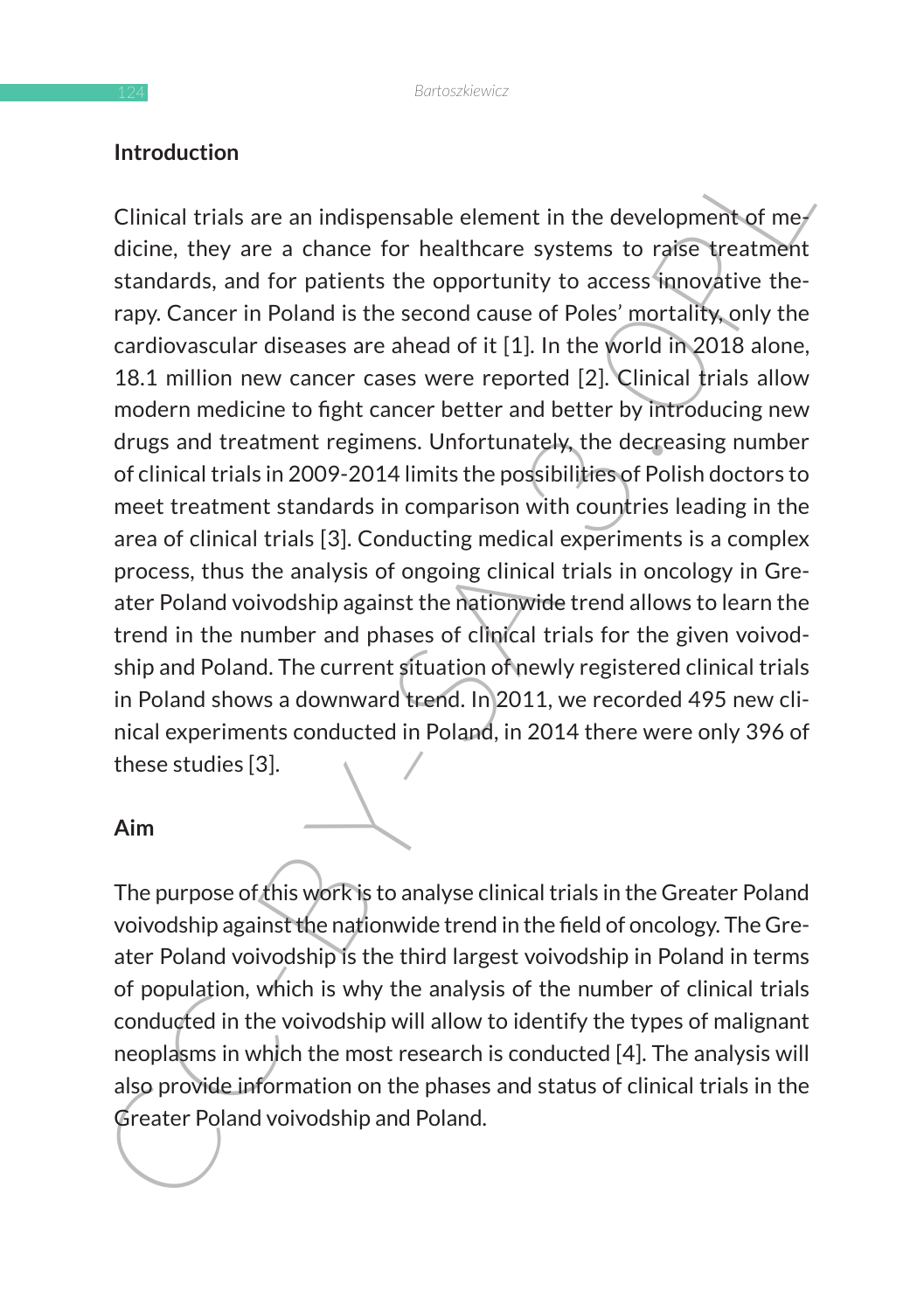# **Method**

For analyse the number of ongoing clinical trials in Greater Poland against<br>To analyse the number of ongoing clinical trials in Greater Poland against<br>is the database of private and pubilcly funded clinical frials conduct To analyse the number of ongoing clinical trials in Greater Poland against the nationwide trend, the www.clinicaltrials.gov website was used, which is the database of private and publicly funded clinical trials conducted worldwide. Information is provided by the US National Library of Medicine. Each diagram analysis used in the paper is based on the results from www.clinicaltrials.gov. 10 largest cities in terms of population of the Greater Poland voivodship were included in the analysis, i.e. Poznań, Kalisz, Konin, Piła, Ostrów Wielkopolski, Gniezno, Leszno, Luboń, Swarzędz, and Września. To assess the number of clinical trials in the field of oncology, the focus was on the most common incidence of malignancies in Poland. The phases of clinical trials have been divided into four main ones, i.e. I, II, III, IV. The analysis of individual types of malignant tumours included cancers with the most frequent incidence in Poland in 2013, without sex division i.e. lung cancer, lymphoma, breast cancer, leukaemia, prostate cancer, ovarian cancer, stomach cancer, colorectal cancer, bladder cancer, renal cell carcinoma, hepatocellular carcinoma, brain tumour, pancreatic cancer, cervical cancer [5]. All results from the www.clinicaltrials.gov website are from analysis period between 01.07.2019 to 30.07.2019. Data access day is mentioned with each analysis.

### **Results**

There are 1523 clinical trials in Poland, of which 876 (57.5%) are in the patient recruitment phase and 647 (42.5%) are in the active phase after the recruitment process.

The largest number of clinical trials by therapeutic field is conducted in oncology – 575, which is 37% of all clinical trials in the country. The second field in which the most clinical experiments are conducted is neurology – 174, that is about 10% of market share (Figure 1). The difference in the market share of clinical trials between the first and second fields is 27%, therefore, the position of oncology as the leading field in which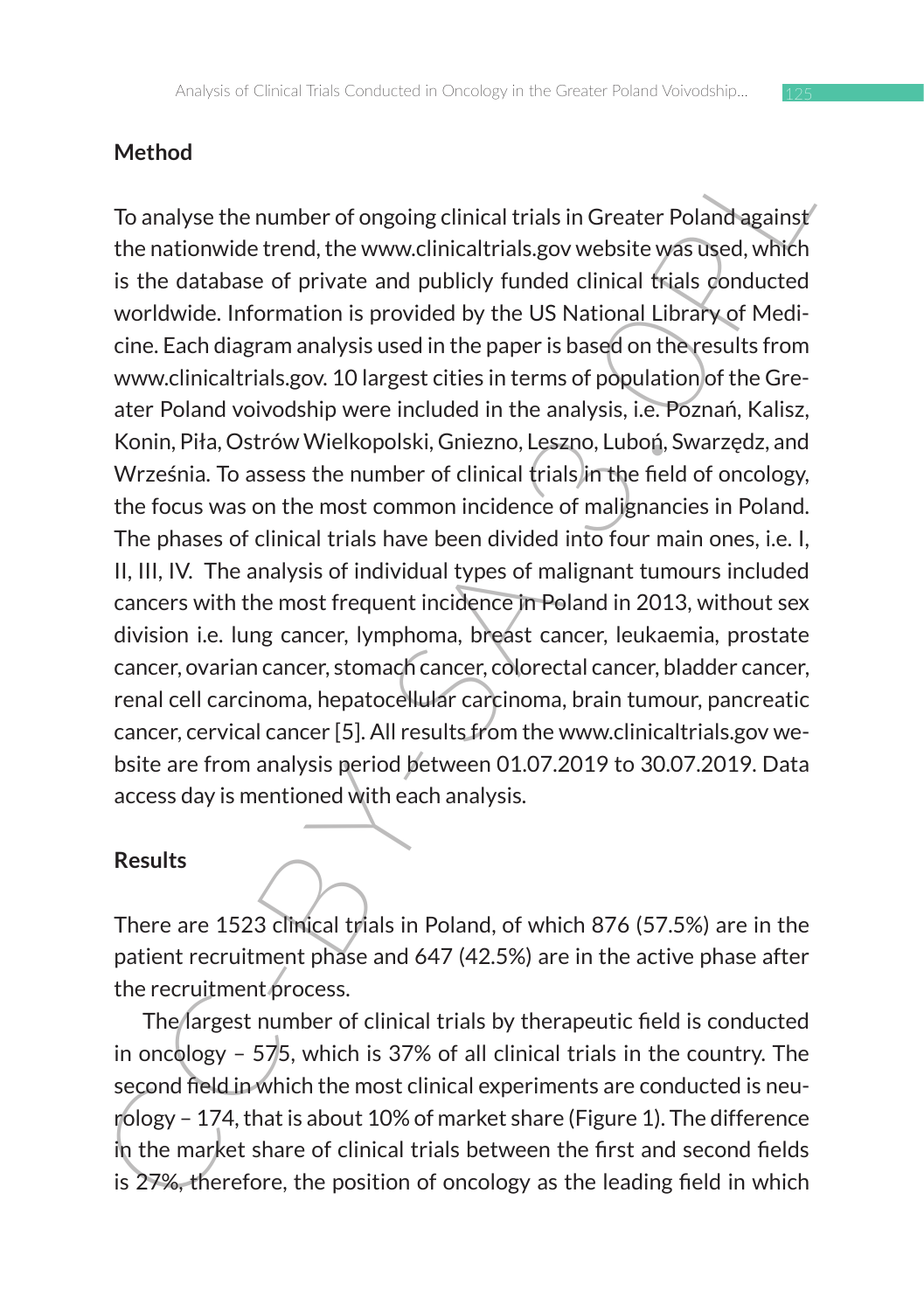clinical trials are conducted in Poland is not expected to change in the coming years, which is also closely related to forecasts of the increase in the  $\blacksquare$ incidence of malignant neoplasms in Poland [6].



Figure 1. The number of clinical trials in Poland divided into therapeutic areas (active + recruitment) Source: clinicaltrials.gov cited 10.07.2019].

entrat translate contoucted in Poland Island (1413) and the spectrate to change inture contains the increase in the incidence of malignant neoplasms in Poland [6].<br>
The increase in the incidence of malignant neoplasms in P 503 clinical trials are conducted in the Greater Poland voivodship, there are 250 (49%) in the recruitment phase, and 253 (51%) in the active phase (after the recruitment/is completed). The 10 largest cities in the voivodship have been included in the analysis. 10 largest cities in terms of population of the Greater Poland voivodship were included in the analysis, i.e. Poznań, Kalisz, Konin, Piła, Ostrów Wielkopolski, Gniezno, Leszno, Luboń, Swarzędz, Września [7]. The most clinical experiments are conducted in Poznań – 453, due to the location of university clinics in the city and several times higher number of inhabitants compared to other cities. In the field of oncology 225 (44.7%) clinical trials are being conducted in Greater Poland voivodship. Most research is conducted in Poznań in the post-recruitment phase – 103 (45.7%), in the recruitment phase – 94 (41.7%). The second city in terms of the number of medicinal product trials is Konin, which carries out 21 (9.3%) trials after closing recruitment and 7 (3.1%) in recruitment to the trial. Eight out of ten cities included in the analysis in Greater Poland do not conduct clinical research in the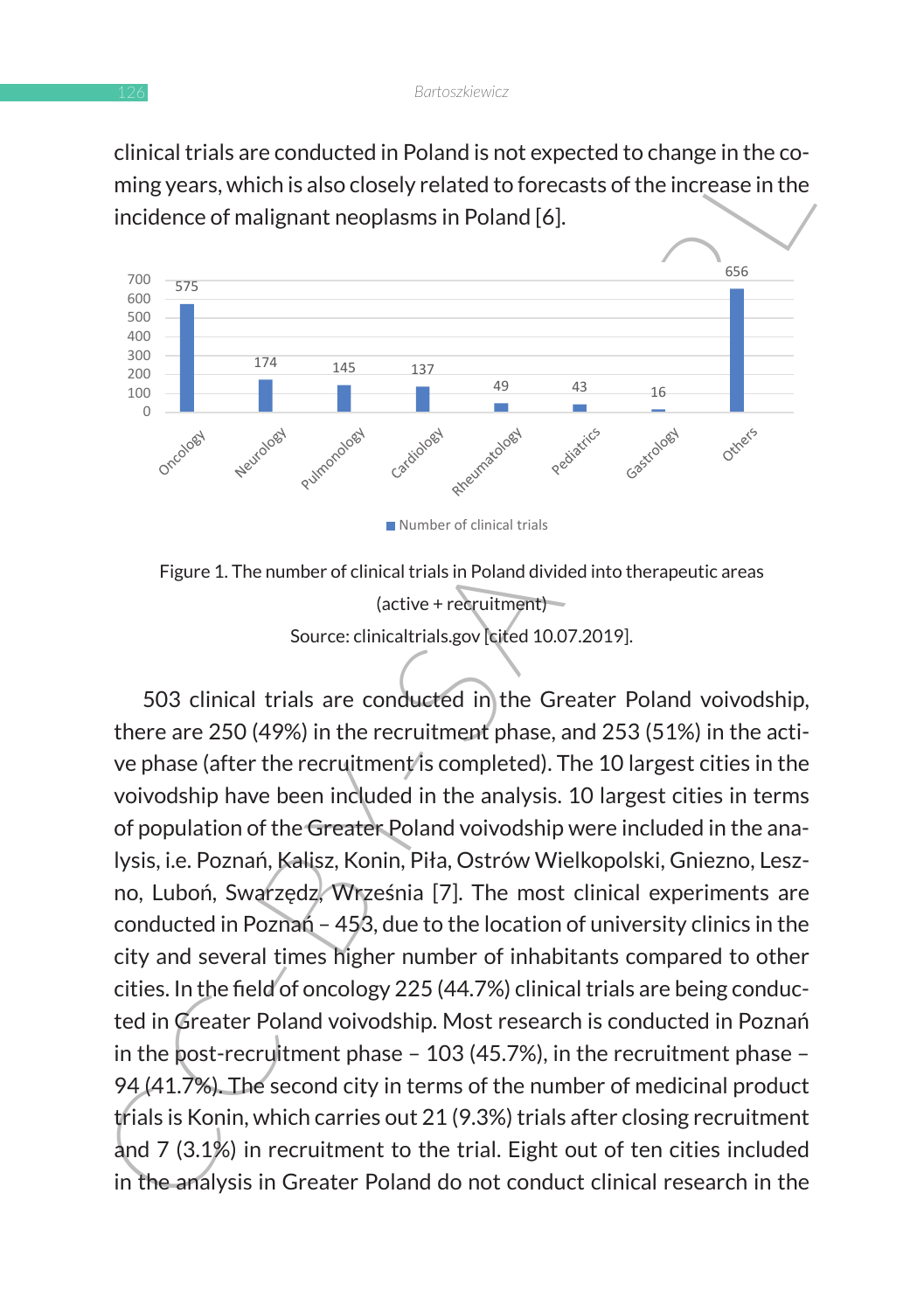field of oncology, i.e. Kalisz, Piła, Ostrów Wielkopolski, Gniezno, Leszno, Luboń, Swarzędz, Września.

When comparing Greater Poland voivodship to the whole country individual cancer diseases must be taken into account. To compare the number of clinical trials in oncology in the Greater Poland voivodship with the whole country, malignant neoplasms with the most frequent incidence in Poland were included in the analysis, i.e. lung cancer, lymphoma, breast cancer, leukaemia, prostate cancer, ovarian cancer, stomach cancer, colorectal cancer, head and neck cancer, bladder cancer, kidney cancer, liver cancer, brain cancer, pancreatic cancer, cervical cancer [8].

Head of official cacer relations, Firial, Ostrow welesty, caliezino, Leszino, Leszino, Leszino, Leszino, Leszino, Leszino, Leszino, Leszino, Leszino, Leszino, Leszino, Leszino, Leszino, Leszino, Leszino, Leszino, Leszino, In Figure 2 and Figure 3 we can see that in nationwide trend in cancer diseases a lung cancer dominates. In this diagnosis 96 clinical trials are carried out, which is 21% of the total. The second cancer with 81 clinical trials (18%) is a group of cancers of the lymphatic system. Third place is breast cancer with 67 medical experiments (15%). The next one is leukaemia with 59 trials and is the last group of cancers that exceeds 10% of therapeutic experiments in Poland. Next are prostate cancer – 27 trials (6%), ovarian cancer – 24 trials (5%), stomach cancer – 17 (4%), colorectal cancer – 16 (4%), bladder cancer – 14 (3 %), renal cell carcinoma – 14 (3%), hepatocellular carcinoma – 9 (2%), brain tumour – 7 (2%), pancreatic cancer – 7 (2%), cervical cancer – 7 (2%). Analysing Figure 4 in terms of the number of clinical trials in oncology in the Greater Poland voivodship, lung cancer with 50 trials (31%) is leading, breast cancer with 30 trials (16%) is in the second place and third is ovarian cancer – 16 trials (9%). Further groups of cancers in which clinical trials are conducted in the Greater Poland voivodship are: lymphoma – 14 (8%), renal cell carcinoma – 12 (6%), stomach cancer – 8 (4%), head and neck cancer – 11 (6%) prostate cancer – 6 (3%), bladder cancer – 6 (3%), pancreatic cancer – 5 (3%), leukaemia – 4 (2%), brain tumours  $-$  3 (2%), hepatocellular carcinoma – 2 (1%), cervical cancer – 2 (1%).

Comparing the Greater Poland voivodship to the situation of clinical trials in cancer in Poland, we can see that the largest group in which the most clinical trials are conducted is lung cancer in both study groups – 21% (Poland) to 31% (Greater Poland). In Greater Poland voivodship,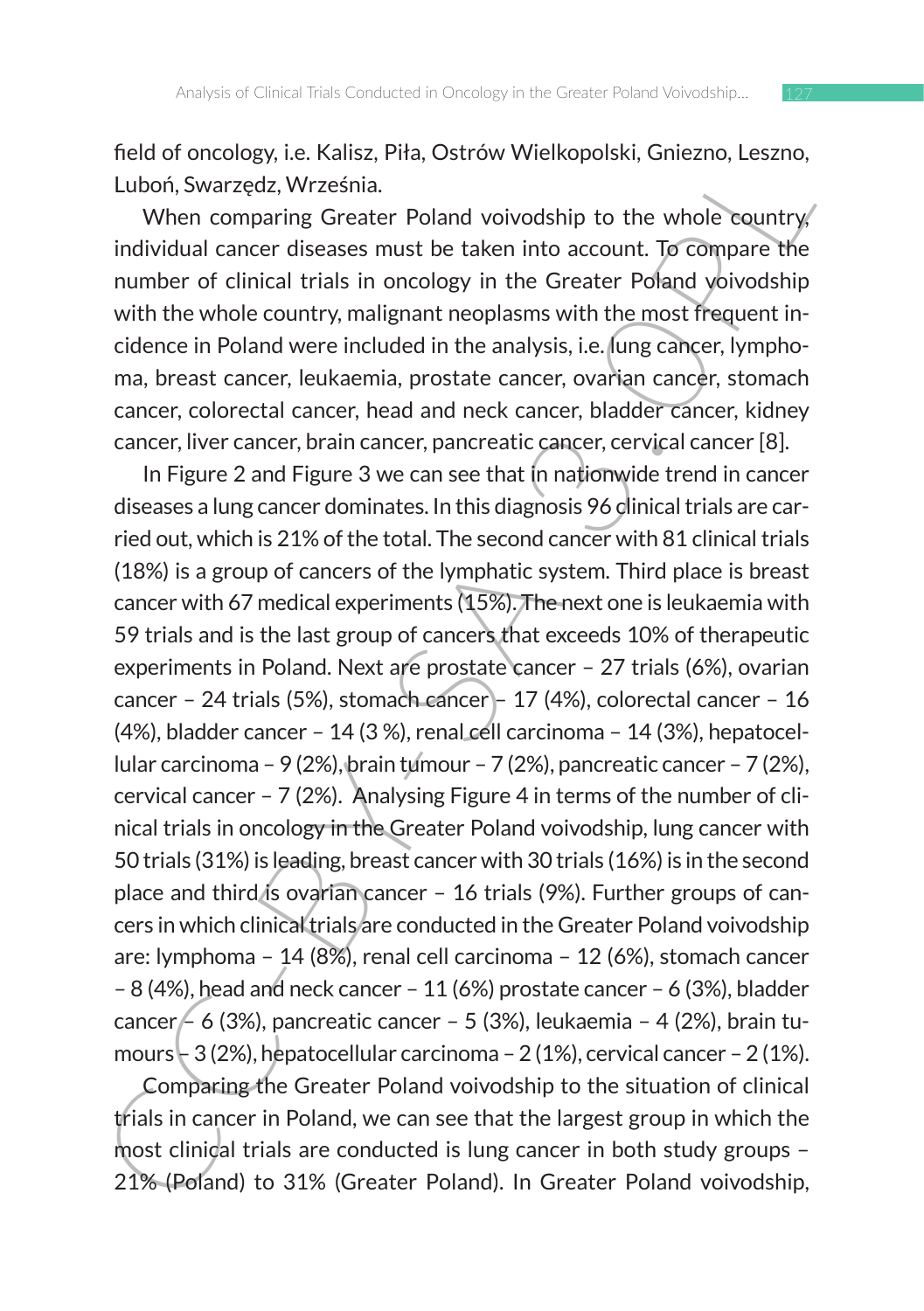breast cancer is in the second place with 16% of trials, in the nationwide group breast cancer ranks third (15%). The group of lymphatic neoplasms in Poland covers as much as 18% of trials, this percentage in Greater Po $_{7}$ land is a 9% share of the total number of trials.  $\qquad \qquad$ 



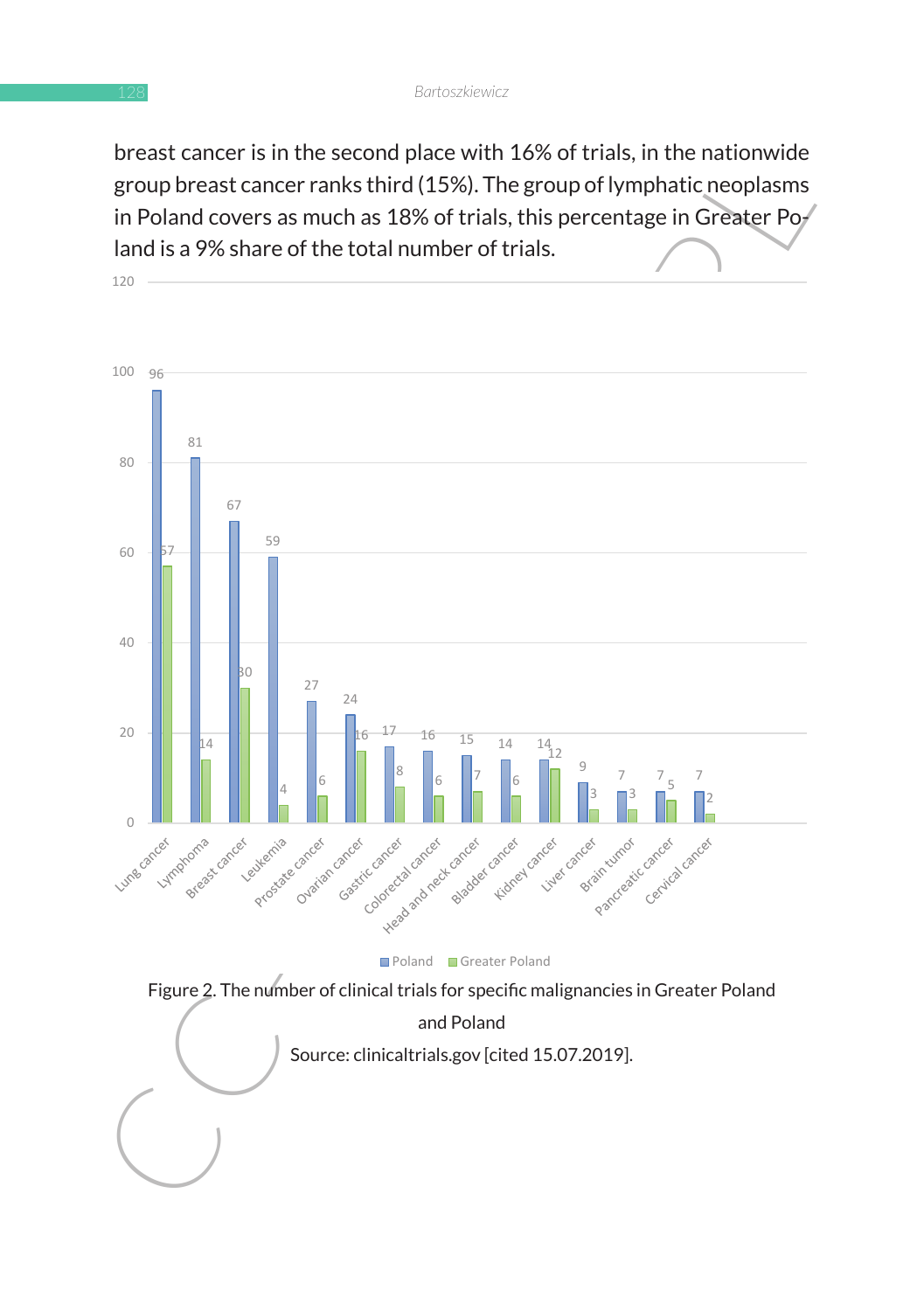

Source: clinicaltrials.gov [cited 15.07.2019].

 $\mathcal{A}$  and  $\mathcal{A}$  the number of clinical trials for specific cancer in Polanda trials for specific cancer in Polanda trials for specific cancer in Polanda trials for specific cancer in Polanda trials for specific canc

Analysing Figure 5, in Poland in the field of oncology, the most phase III clinical trials are conducted – 357 trials, which represents 63% of the total. The second place is phase II with 151 tests (26%), the third is phase I – 45 tests (8%), the last is phase IV – 16 tests (3%).

In the Greater Poland voivodship in the field of oncology, the most research is conducted in phase III – 130 trials, which represents 65% against all phases. Phase II is 48 studies (24%), which puts it in the second place. Phase I is 16 studies (8%), which gives it the third place. In the last place is phase  $IV \neq 6$  tests (3%).

To sum up, no significant differences in Greater Poland occur in comparison to the whole country when it comes to participation in the phases of clinical research in the field of oncology. Phase III strongly dominates in Greater Poland – 65% to 63% in Poland in both groups. Phase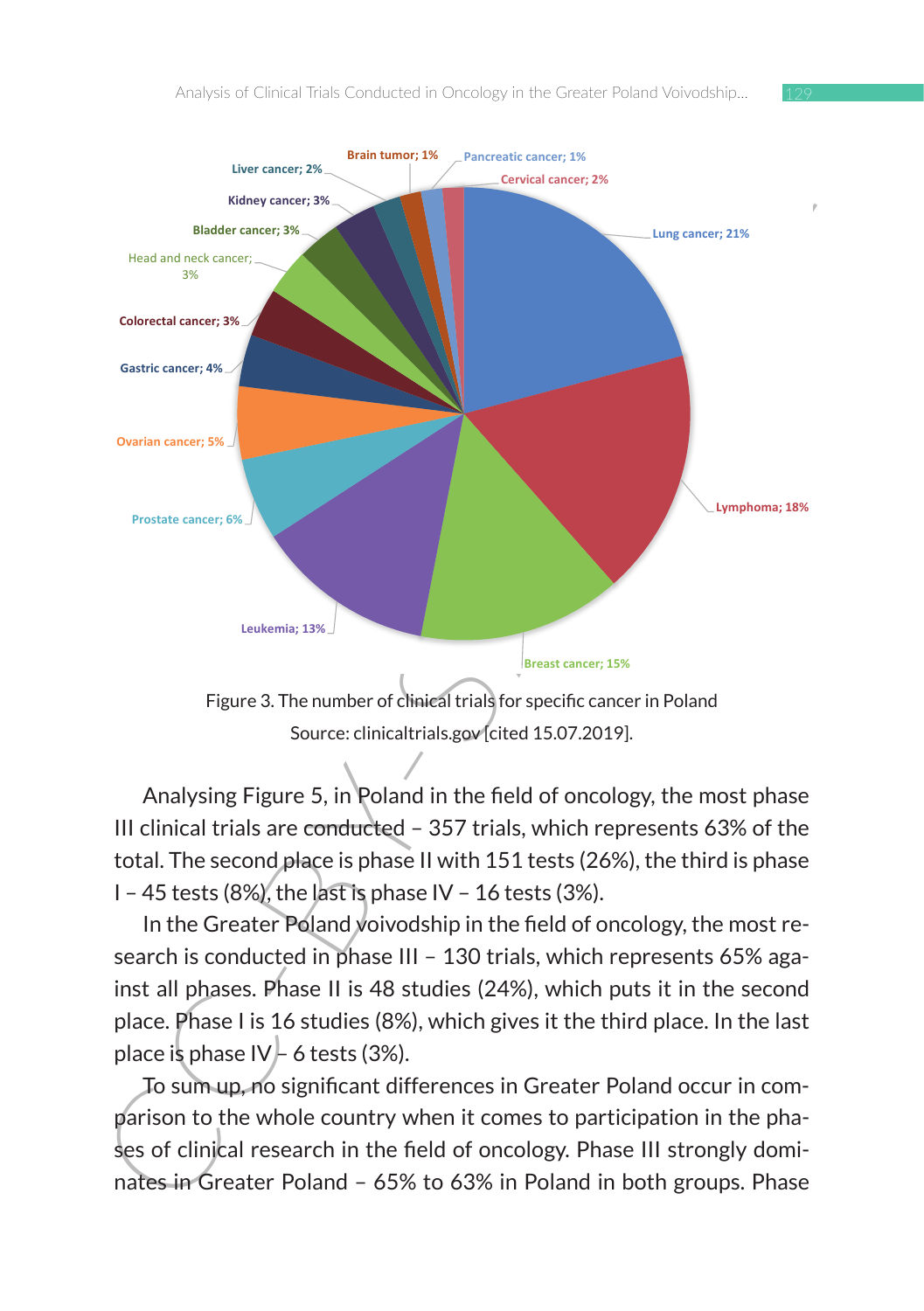II trials take up 24% share in Greater Poland and 26% in Poland. Phase I, however, is at the same low level of 8% in both study groups. The marginal number of studies in phase IV is at the level of 3% in Greater Poland and Poland.



 $\sim$  contribution  $\sim$  15.07.2019.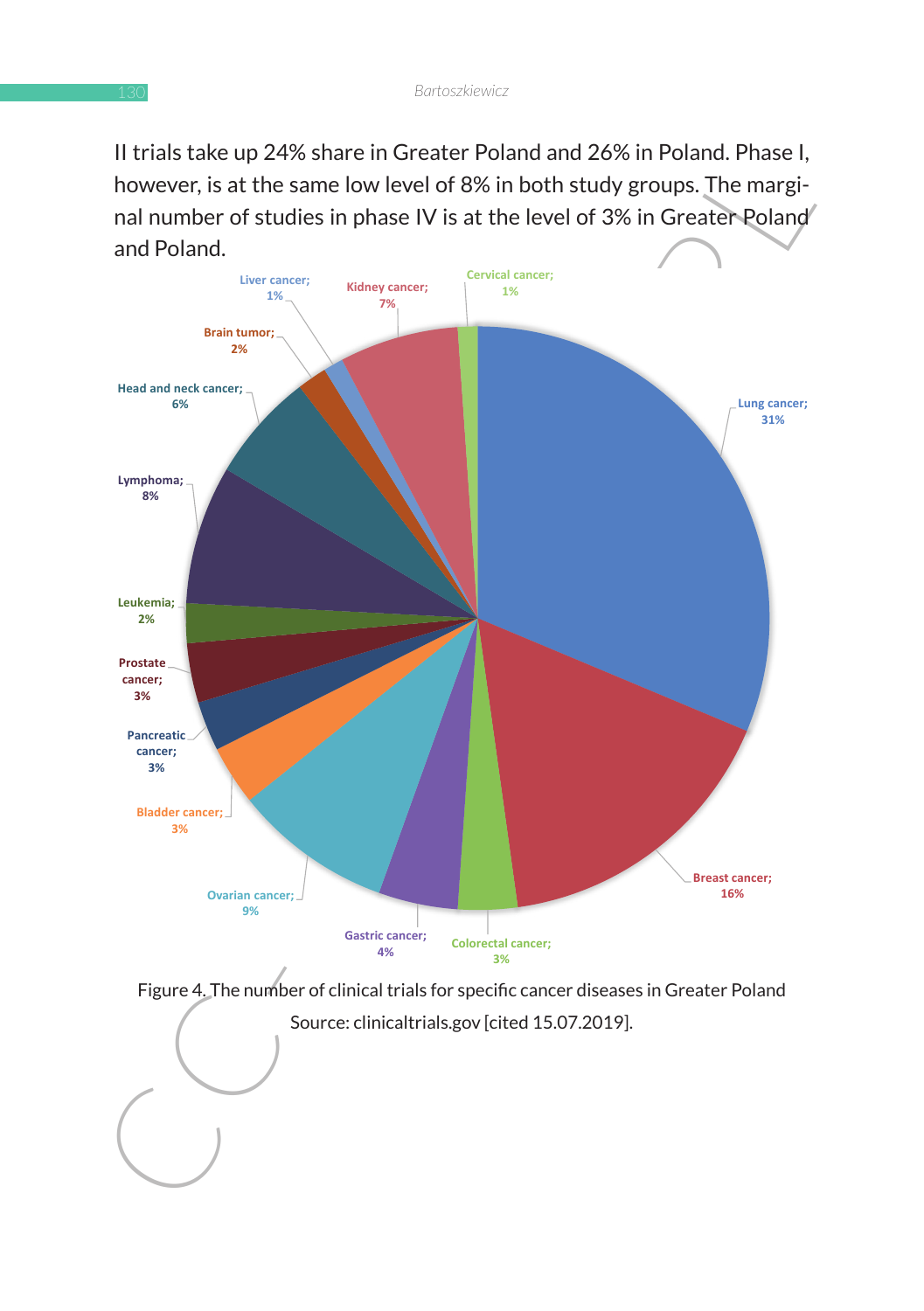

Figure 5. The number of studies divided into phases in which clinical trials in oncology is conducted Source: clinicaltrials.gov [cited 20.07.2019].

Phane 3<br>
Phane 3<br>  $\frac{1}{36}$ <br>
Phane 3<br>  $\frac{1}{36}$ <br>  $\frac{1}{36}$ <br>  $\frac{1}{36}$ <br>  $\frac{1}{36}$ <br>  $\frac{1}{36}$ <br>  $\frac{1}{36}$ <br>  $\frac{1}{36}$ <br>  $\frac{1}{36}$ <br>  $\frac{1}{36}$ <br>  $\frac{1}{36}$ <br>  $\frac{1}{36}$ <br>  $\frac{1}{36}$ <br>  $\frac{1}{36}$ <br>  $\frac{1}{36}$ <br>  $\frac{1}{36}$ <br>  $\$ Groups of cancers with the most frequent incidence in Poland (Figure 6), i.e. lung cancer, breast cancer, and colorectal cancer were included in the analysis of the phases of clinical trials in individual cancer diseases. Analysing Figure 6, most trials are conducted in phase III. Respectively, lung cancer in Poland: phase I – 16 trials (16%), phase II – 27 (26%), phase III – 57 (56%), phase IV – 2 (2 %), in Greater Poland phase I – 7 trials (12%), phase II – 18 (30%), phase III – 34 (56%), phase IV – 1 (2%). Breast cancer in Poland: phase I – 4 trials (2%), phase II – 17 (26%), phase  $III - 43$  (66%), phase IV - no trials, in Greater Poland – phase I – 3 trials (10%), phase II – 9 (30%), phase III – 18 (60%), phase IV no trials. Colorectal cancer in Poland: phase I – 2 trials (17%), phase II – 4 (33%), phase III – 5 (42%), phase IV – 1 (8%), in Greater Poland phase I 1 trial (20 %), phase II – 1 (20%), phase III – 3 (60%), phase IV no trials.

Summing up, in both examined groups (Poland and Greater Poland) in all neoplastic diseases (lung cancer, breast cancer, colorectal cancer) the largest number of clinical trials is conducted in phase III, followed by phase II, phase I, phase IV. There are no significant differences between the two research groups. Greater Poland reflects the trends of clinical trials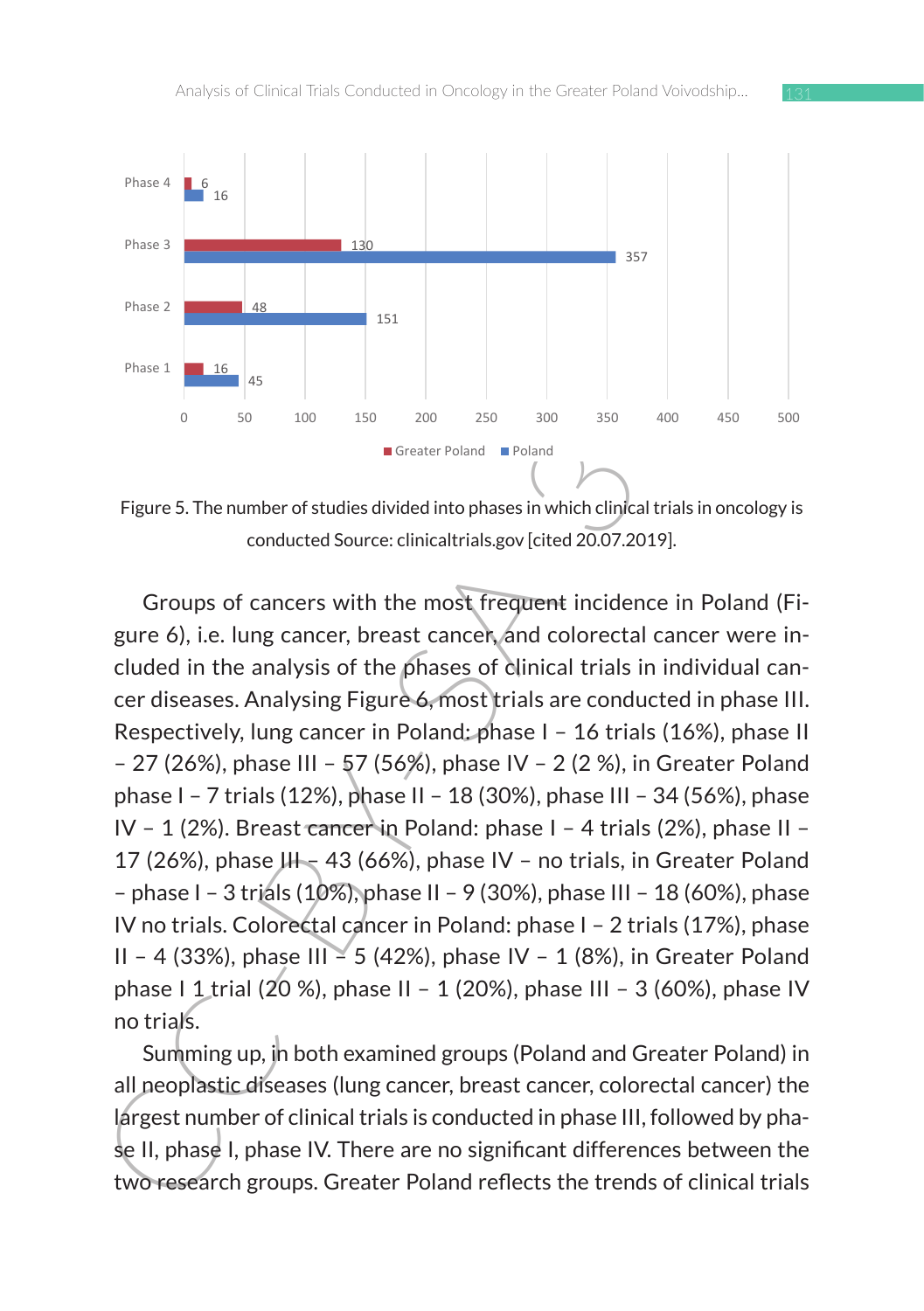

in oncology in Phase III against the background of the whole country, as the phase in which the most clinical experiments are conducted.

Figure 6. Individual malignancies by phases of clinical trials Source: clinicaltrials.gov [cited 25.07.2019].

Clinical trials in the paediatric group <18 years of age are characterised by a special way of obtaining informed consent from study participants – both a written consent of a parent and a child is needed if they understand and can give such consent [9]. There are 51 such studies in Poland, and 7 in the Greater Poland voivodship (13.7%). Most trials are conducted in phase III - 24 (47%) Poland, Greater Poland - 4 (7.8%), then in phase II – 15 (29.4%) Poland, Greater Poland – 3 (5.8%), phase I and IV - 1 (1.9%) clinical trial in Poland. Also studies in the paediatric group correspond to the phase III trend, as the phase in which the most clinical trials are conducted compared to medical experiments in the group of adults >18 years of age.

Non-commercial trials (financed from own or public funds) are also carried out in Greater Poland, there are 2 such trials in colorectal cancer. Then, after 1 examination, the following tests are carried out: prostate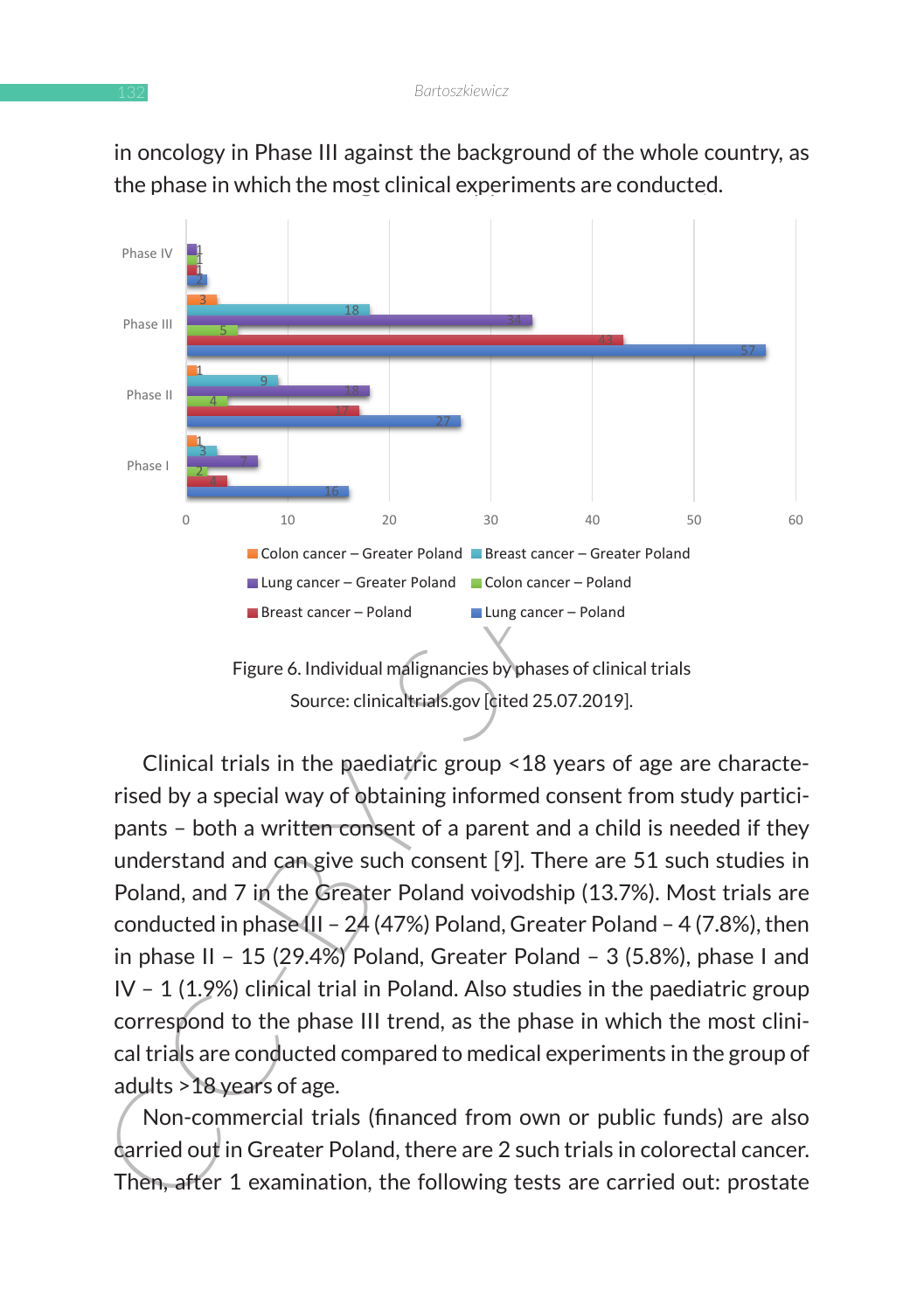cancer, lung cancer, head and neck cancer, ovarian cancer, multiple myeloma, leukaemia, neuroblastoma.

#### **Discussion**

Cancer, rung cancer, read and netxt cancer, overfain cancer, mumple invertion, and the cancer and the cancer and the cancer and there were 113.388 deaths caused by cancer [10]. There are only 575 clinical trials in the fie In Poland, in 2018 there were 185,630 new cases of cancer, and there were 113,388 deaths caused by cancer [10]. There are only 575 clinical trials in the field of oncology with well-defined criteria for inclusion in the trial. The increasing number of new cancer cases should increase the number of clinical trials in Poland, which would allow access to more innovative therapies for patients. There are more clinical trials being conducted in the recruitment phase in the assessed period than after its completion, which may suggest increasing interest of potential clinical trial sponsors in Poland. Raising patients' awareness of clinical trials is a key challenge for healthcare systems and pharmaceutical companies. According to a study by Bhardwaj P. et al., a strong initiative to transform clinical trials through the European Patient Academy in the field of therapeutic innovations will increase patients' awareness and responsibility [11]. The majority of phase III studies, and the small number of phase I studies indicate the need to create phase I centres that could realise the potential of Polish specialists and attract sponsors of clinical trials and challenge the leader in conducting such trials. Creating coherent recruitment strategies allows to increase the recruitment of patients [12]. One of the strategies that can increase patient knowledge is educational videos on clinical trials [13]. Clinical research is not only the development of science and innovative treatment methods for patients, but also a positive impulse for the country's economy, through the income from VAT paid by pharmaceutical companies. According to the PwC report, a rational increase in the number of clinical trials is possible in Poland, with administrative barriers being lifted, and the precise application of the requirements of Regulation of the European Parliament and of the EU Council No. 536/2014 of April 16, 2014 on clinical trials of medicinal products for human use [3,14]. The Greater Poland voivodship can beco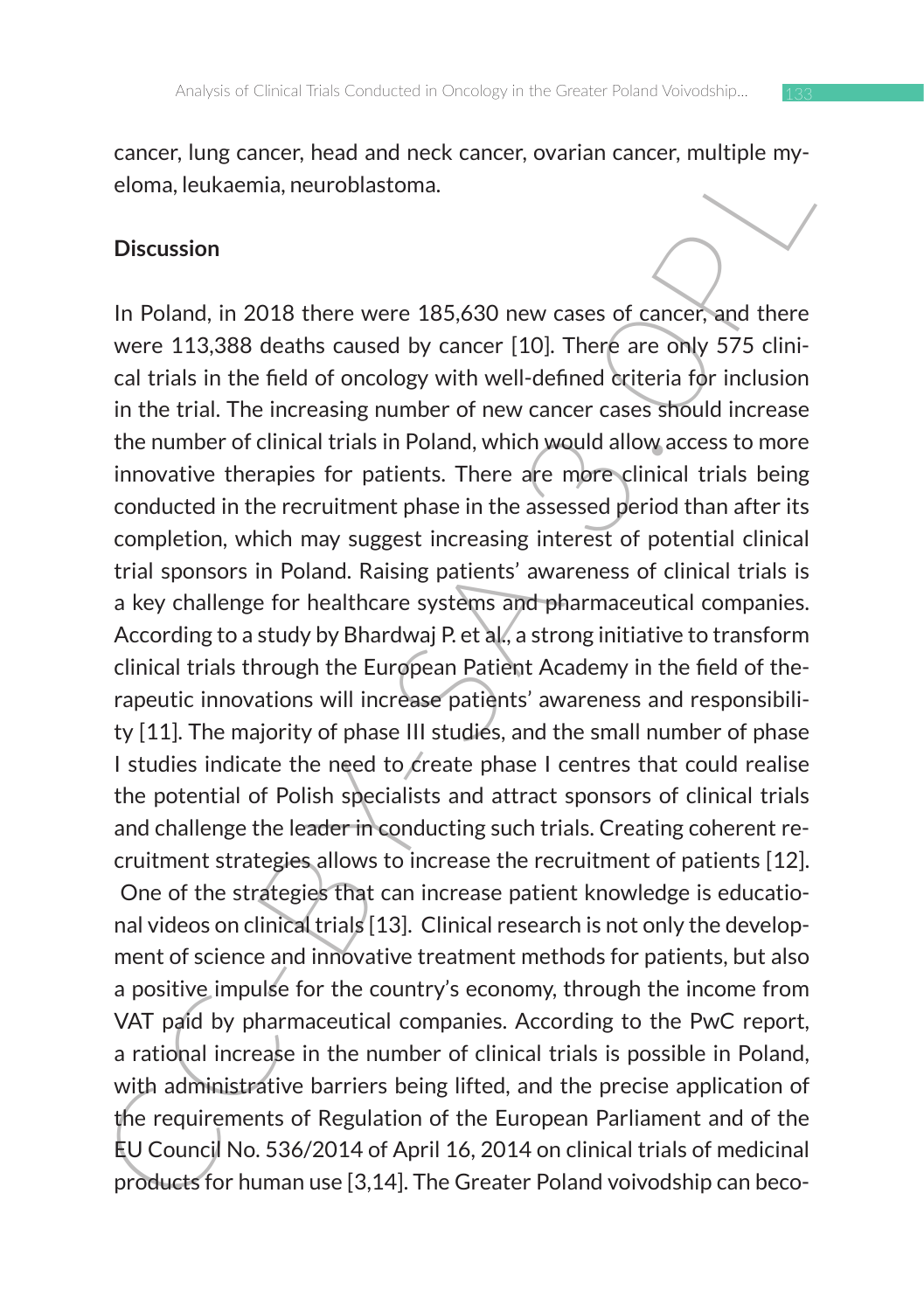me an indicator for the rest of the voivodships in terms of the number of clinical trials conducted, if they encourage sponsors to invest in research centres not only in Poznań, but also in other cities of the voivodship.

### **Conclusions**

Included trial contents of the solution of the solution of the dinical trials on the dinical trials on the courage sponsors to investing in testance of the volvodship. 453 of which in Poznani, but also in other cities of t 503 clinical trials are conducted in the Greater Poland voivodship, 453 of which in Poznań. Most research in Greater Poland is carried out in Poznań due to the presence of university clinics and a large concentration of specialists. Other cities in Greater Poland that conduct clinical trials are Konin, Ostrów Wielkopolski, Luboń and Leszno. In the field of oncology in Greater Poland, clinical trials are conducted in Poznań and Konin. Research after recruitment in cancer predominates over research at the recruitment stage in Poznań and Konin. Comparing the types of cancers in which clinical trials are conducted in Poland, lung cancer predominates (21%), followed by lymphatic system cancers (18%) and breast cancer (15%). In Greater Poland also lung cancer trials prevail (31%), breast cancer (16%) holds the second place, and ovarian cancer (9%) is third. Comparing both groups of respondents in Greater Poland, less research is carried out on the lymphatic and circulatory system cancers. In both groups lung cancer and breast cancer as an area of clinical research strongly dominate. The division into clinical trial phases in Poland and Greater Poland suggests the overwhelming number of clinical trials in phase III: 63% (Poland), 65% (Greater Poland) in the field of oncology. Considering the types of cancers with the most frequent incidence: lung cancer, breast cancer, colorectal cancer, phase III also prevails in both groups. The number of clinical trials on the paediatric group in Poland is 51, in the Greater Poland voivodship there are 7 such trials conducted. Also here phase III dominates. Non-commercial research is also carried out in Greater Poland – 9 studies.

Inhabitants of the Greater Poland voivodship have access to 39% of clinical trials in Poland in the field of oncology and 33% of clinical trials without division into the therapeutic area as compared to the whole country.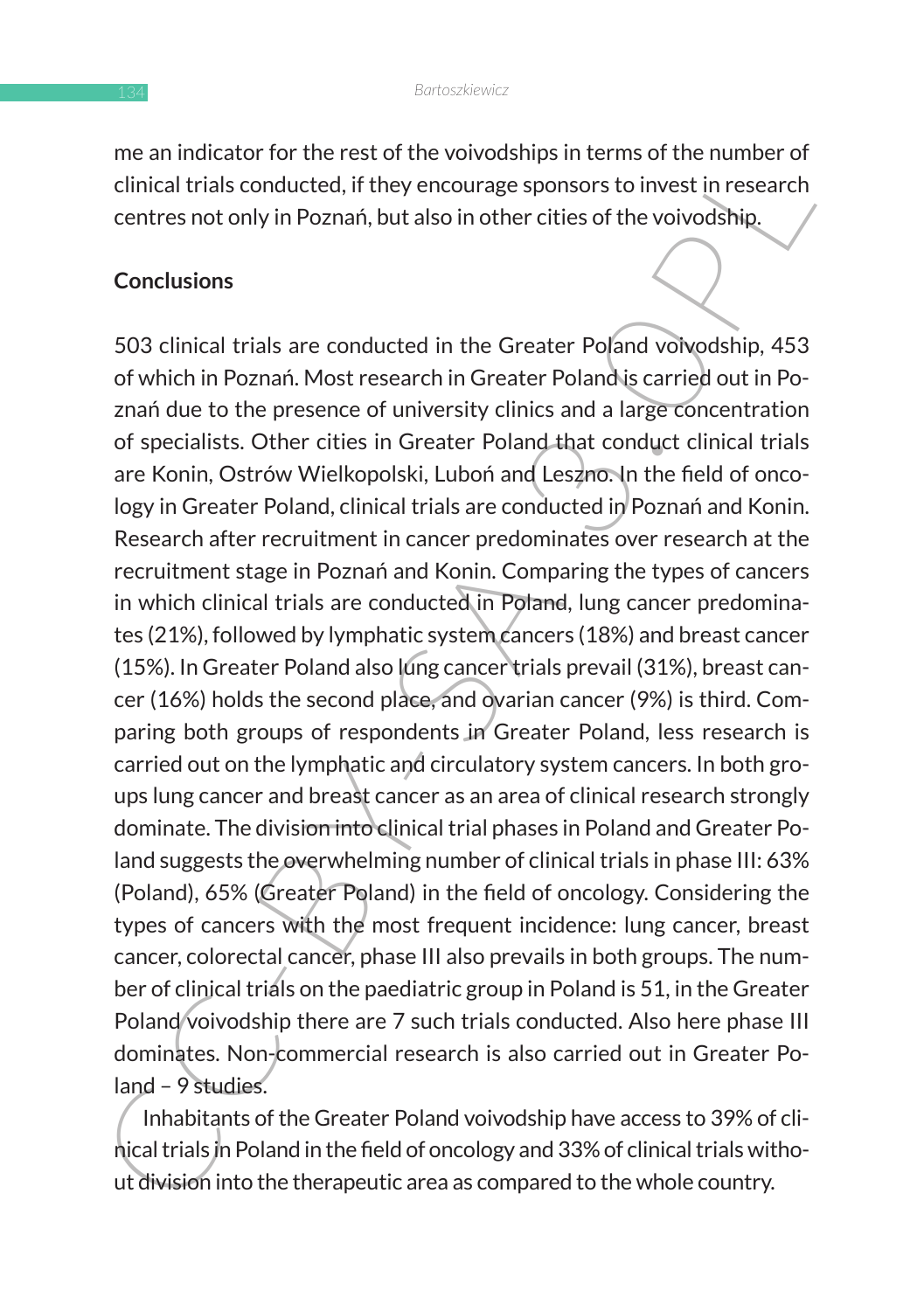# **References**

References<br>
1. Cierniak-Piotrowska M, Marciniak G, Stańczak J. Rys. 5.5. Zgony wed<br>
dług przyczyn w latach 1990-2013, Zachorowalność i umieralność Ya<br>
choroby układu krażenia a sytuacja demograficzna Polski. Cłówny Urząd<br> 1. Cierniak-Piotrowska M, Marciniak G, Stańczak J. Rys. 5.5. Zgony według przyczyn w latach 1990-2013, Zachorowalność i umieralność na choroby układu krążenia a sytuacja demograficzna Polski. Główny Urząd Statystyczny; 2013.

2. International Agency for Cancer Research. Globocan; 2018.

3. Charakterystyka rynku badań klinicznych w Polsce. In: Badania kliniczne w Polsce, raport PwC; 2015.

4. Europejski Urząd Statystyczny [Internet]. Available from https://ec.europa.eu/eurostat/en/web/population-demography-migration-projections/statistics-illustrated [cited 01.07.2019].

5. Krajowy Rejestr Nowotworów [Internet]. Available from http://onkologia.org.pl [cited 01.07.2019].

6. Krajowy Rejestr Nowotworów [Internet]. Available from http://onkologia.org.pl/wp-content/uploads/Prognozy\_2025.pdf [cited 01.07.2019].

7. Kacperczyk E, Korczak-Żydaczewska K, Milusz M, Sznejder A, Zagrodzka M. Powierzchnia i ludność w przekroju terytorialnym w 2018 roku. Główny Urząd Statystyczny; 2018.

8. Krajowy Rejestr Nowotworów [Internet]. Available from http://onkologia.org.pl/nowotwory-zlosliwe-ogolem-2/ [cited 21.07.2019].

9. Art. 25 ust. 3 Ustawy z dnia 5 grudnia 1996 r. o zawodach lekarza i lekarza dentysty.

10. International Agency for Cancer Research. Globocan; 2018.